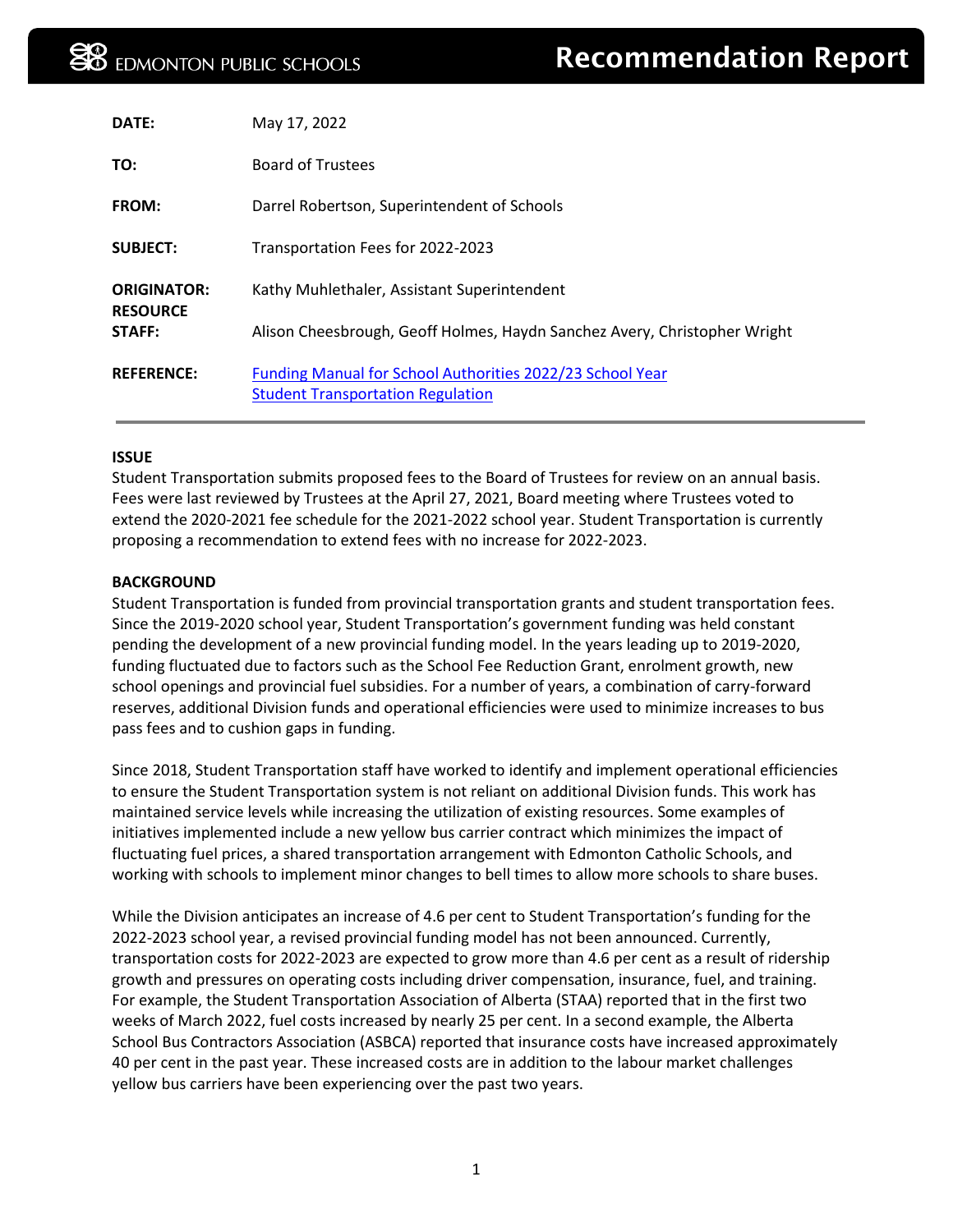In order to ensure that yellow bus carriers have the appropriate resources required to recruit and retain enough drivers, the Division's cost to provide yellow bus service is expected to increase. Although Student Transportation staff continue to identify additional efficiencies where possible to offset increased costs, over time these efforts may result in decreased service levels such as longer rider times. In order to minimize impacts to service levels and parent fees over the long term, an efficient Student Transportation system will require appropriate financial support.

#### **RELATED FACTS**

- The current fee schedule was implemented for the start of the 2020-2021 school year following a survey of stakeholders regarding the future direction of transportation fees and service levels.
- Since the current fee schedule was implemented, Student Transportation ridership has changed considerably as a result of the COVID-19 pandemic.
	- $\circ$  Yellow bus ridership has increased by approximately 48 per cent (approximately 3,850 students) in comparison to 2020-2021 although remains 20 per cent (approximately 2,500 students) below pre-pandemic levels.
	- $\circ$  Ridership on Edmonton Transit System (ETS) remains 50 per cent (approximately 9,000 students) below pre-pandemic levels.
	- $\circ$  An operating surplus of approximately \$1.6 million was accumulated during the 2020-2021 school year as a result of efficiencies found as a result of decreased ridership due to COVID-19.
	- o The School Transportation regulation states: "Any surplus from fees charged under subsection (1) or (2) must be used to subsidize the cost of transportation of students referred to in that subsection in the 2 school years following the school year in which the surplus was collected."



## **What We Know: Ridership**

- Beginning in September 2018, Student Transportation has implemented a number of operational efficiencies which provide lower costs without erosion of service which include:
	- $\circ$  A new yellow bus carrier contract which minimizes the impact of fluctuating fuel prices.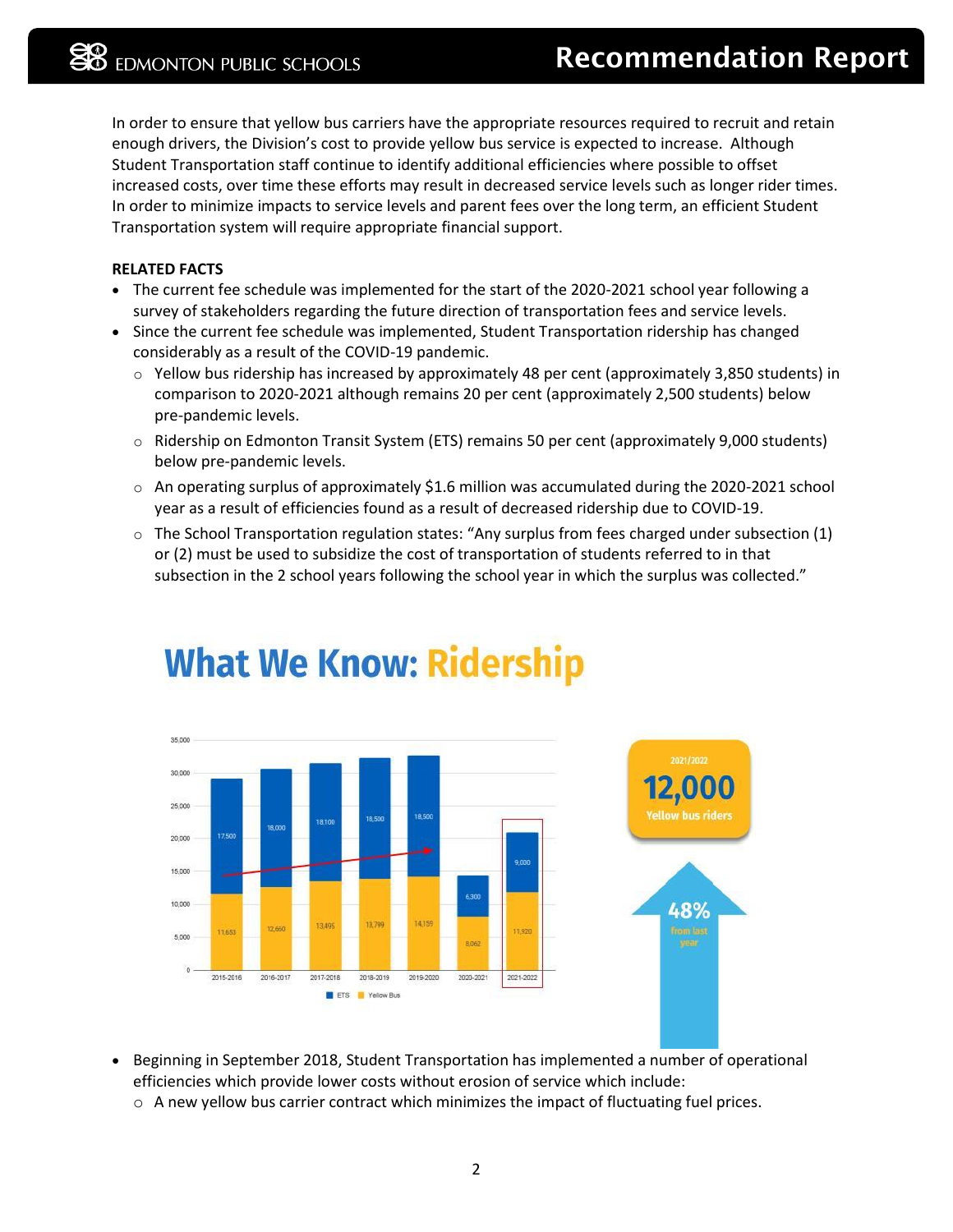- $\circ$  25 bus routes using a shared transportation arrangement with Edmonton Catholic Schools. Sharing the cost of these routes results in annual savings of over \$600,000 for Edmonton Public Schools. A similar number of shared routes is expected in 2022-2023.
- o Working with schools to implement minor changes to bell times to allow more schools to share buses and increase the utilization of existing routes.
- $\circ$  For 2022-2023, Student Transportation is providing support for 137 requests to change bell times. Some of these changes allow the Division to support the establishment of three new alternative program locations and 13 Division Centre Program locations with the use of existing yellow bus resources.
- The Funding Manual for School Authorities 2022-2023 confirms that Student Transportation funding is being increased by 4.6 per cent in comparison to 2021-2022 levels. This is the first change to Student Transportation's government funding since it was frozen at 2019-2020 levels pending the development of a new funding model.
- For students transported on ETS, Edmonton School Division subsidizes the cost of Edmonton Transit passes. The cost for the Division to purchase ETS passes is expected to remain unchanged for the 2022-2023 school year.

#### **RECOMMENDATION**

**That the attached 2021-2022 Student Transportation Fee Schedule (Attachment I) be extended for the 2022-2023 school year.** 

#### **CONSIDERATIONS and ANALYSIS**

If the recommendation to extend Transportation fees is approved, Student Transportation will require the use of approximately \$1.6 million of transportation reserve funds accumulated in the 2020-2021 school year. This, combined with planned operational efficiencies, means that Student Transportation will be able to offset anticipated growth pressures and operational cost increases without significant decreases in service levels.



### **Fees for next year: No Increase**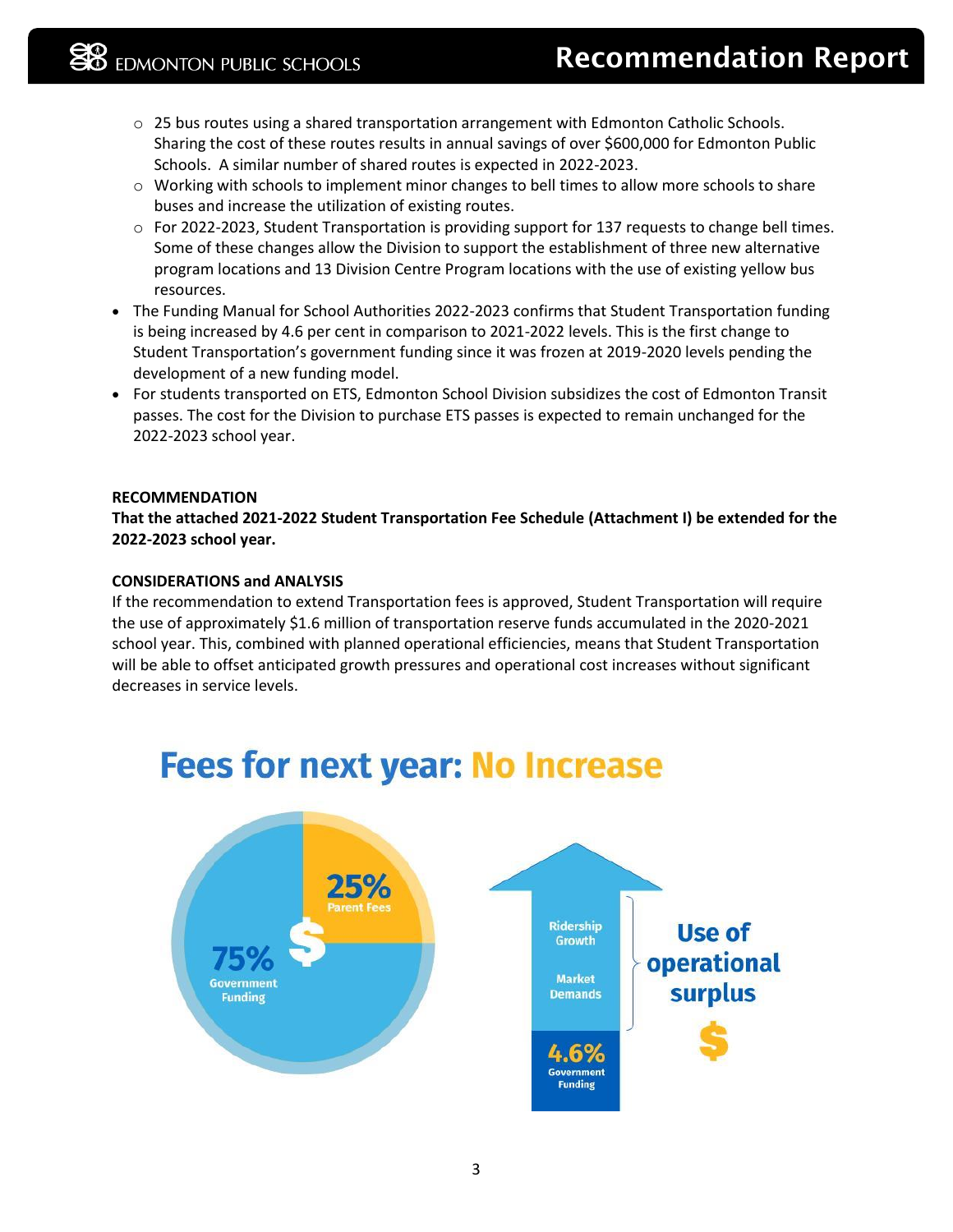Additional considerations include:

- Student Transportation currently anticipates that a small operating surplus will be accumulated during 2021-2022 that will be carried forward to future years.
	- $\circ$  This surplus was accumulated through efficiencies found as a result of 22 routes combined to help alleviate the ongoing shortage of yellow bus drivers and ETS ridership that has not yet recovered from the decrease in ridership due to COVID-19. Where possible, funds that were saved were invested to offset fees for riders that did not receive service for extended periods due to the driver shortage.
- Although Student Transportation continues to search for additional operational efficiencies, further opportunities are not anticipated without a corresponding decrease in service levels such as longer ride times.
- Contract extensions with yellow bus carriers for the upcoming school year are expected to be finalized prior to the end of June 2022. A key component of the discussion is how the Division can provide support to yellow bus carriers to attract and retain a sufficient number of yellow bus drivers.
- Contracted yellow bus carriers have indicated that costs are expected to continue increasing throughout the 2022-2023 school year.

#### **NEXT STEPS**

If approved by the Board, the current Student Transportation fee schedule would remain in effect for September 2022. Following Board approval, a communication plan will be implemented to inform families of the fee schedule.

#### **ATTACHMENTS and APPENDICES**

ATTACHMENT I Approved 2021-2022 Student Transportation Fees

GH:kk